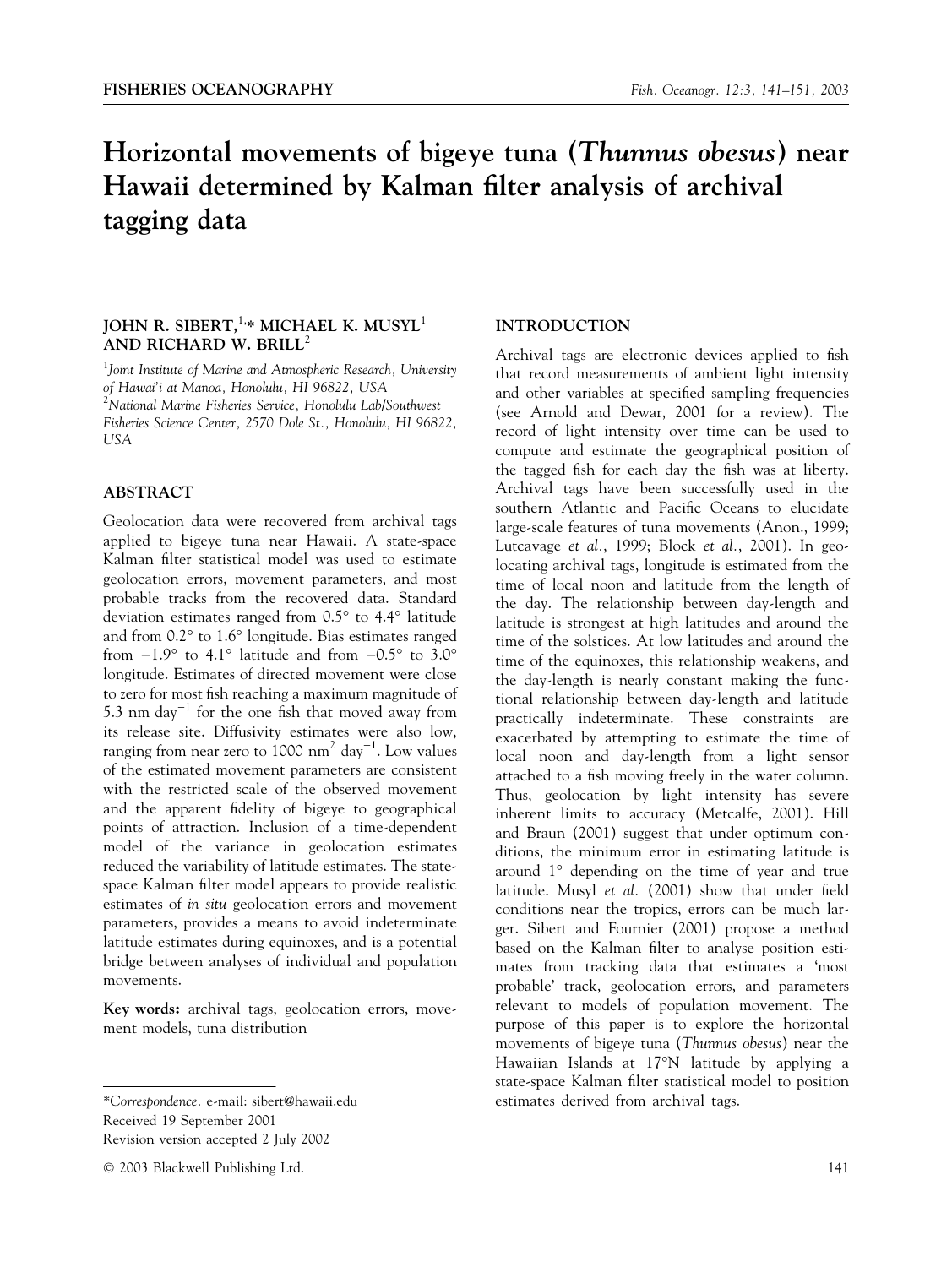#### METHODS

Archival tags were deployed on bigeye tuna near the Hawaiian archipelago in 1998 and 1999. Data recovered from Wildlife Computer tags were processed using the dawn and dusk symmetry method (Hill and Braun, 2001) to estimate longitude and latitude as reported by Musyl et al. (2001). Longitude and latitude were estimated from data recovered from the Northwest Marine Technology tag using a method that depends on the crepuscular diving behaviour of bigeye tuna. Details of tagging and data processing procedures are described in Musyl et al. (2003).

In addition, several tags were deployed on a mooring located at 166°42′W, 24°00′N from 26 August 1998 to 16 August 1999 (Musyl et al., 2001). Data from one of these tags (number 218), a Wildlife Computer MK7 archival tag deployed at a depth of 60 m, was used to evaluate the ability of the Kalman filter to estimate geolocation errors and to produce credible position estimates.

The following presentation of a conditionally Gaussian adaptation of the extended Kalman filter statistical model for application to archival tags is based on Harvey (1990). The state-space Kalman filter model presumes a system that cannot be directly observed, but can be completely described by a vector of attributes. The Kalman filter is a statistical model consisting of an equation describing the transition of the system from one state to the next, an equation describing the errors in the process of measuring the state of the system, and a set of recursive relations that update the estimated state of the system and the components of variance at each step. The Kalman filter has found wide application in a variety of navigation-related problems (Maybeck, 1979).

For the purposes of describing the movement of a tagged fish, the state of the system at any given time is completely described by the position of the fish in twodimensional Cartesian coordinates. The transition equation of the Kalman filter describing the movement of a fish from one time to the next is assumed to be a biased random walk on a plane:

$$
\mathbf{\alpha}_i = \mathbf{\alpha}_{i-1} + \mathbf{c}_i + \mathbf{\eta}_i, \quad i = 1, \dots, T \tag{1}
$$

where  $\alpha_i$  is a two-dimensional vector containing the position of the fish at time  $t_i$ ,  $\mathbf{c}_i$  is a two-dimensional vector representing the bias of the random walk,  $\eta_i$  is a two-dimensional vector of serially uncorrelated random variables with mean  $0$  and  $2 \times 2$  covariance matrix,  $\boldsymbol{Q}_{\!i}$ , and  $T$  is the number of points in the time series.

Advection–diffusion models are convenient tools for describing the movements of populations of fish and in finding increasing application to the analysis of large-scale movement and distribution of tuna populations (Bertignac et al., 1998; Lehodey et al., 1998; Maury and Gascuel, 1999; Sibert et al., 1999). Therefore, a means to estimate parameters of population movement from observations of individual fish, for example, from acoustic telemetry or from archival tags, is essential if such data are to find direct application in any spatially structured model of fisheries population dynamics. Okubo (1980) shows that the advection– diffusion equation is the continuous case of a biased random walk and that if individual movements can be described by a biased random walk, population movements can be described by the advection-diffusion equation. The advection–diffusion equation is closely related to the normal probability distribution. Feller (1966, 1968) shows that if animals are dispersing according to an advection–diffusion process, the probability of observing an animal at point x at time t is given as a normal probability density function:

$$
p(t,x) = \frac{1}{\sqrt{4\pi Dt}} \exp\left(-\frac{1}{2}\frac{(x - ut)^2}{2Dt}\right).
$$
 (2)

After a period of time  $t$ , the mean position of the animals will be given by ut and the variance will be 2Dt. Thus,  $u$  is the mean rate of displacement, and  $D$ is the rate at which the uncertainty of the position increases over time.

These relationships provide the means to express the transition equation (1) describing individual movement by parameters applicable to describing population movement:

$$
\mathbf{c}_i = \begin{pmatrix} u\Delta t \\ v\Delta t \end{pmatrix} \text{ and } \mathbf{Q}_i = \begin{pmatrix} 2D\Delta t & 0 \\ 0 & 2D\Delta t \end{pmatrix}, \quad (3)
$$

where  $\Delta t = t_i - t_{i-1}$ , and u, v and D are the parameters of the advection–diffusion equation. The variables  $c_i$ and  $Q_i$  implicitly constrain the magnitude of the daily movements of the tagged fish.

The measurement equation of the Kalman filter is:

$$
\mathbf{y}_i = \mathbf{Z}_i \mathbf{\alpha}_i + \mathbf{d}_i + \boldsymbol{\epsilon}_i, \quad i = 1, \dots, T \tag{4}
$$

where  $y_i$  is a two-dimensional vector representing longitude and latitude of the fish at time  $t_i$  estimated from data recovered from an archival tag, and  $\alpha_i$  is its true (but unknown) position as described in eqn. 1. The sequence of points  $y_i$ ;  $i = 1, 2, ..., T$  is referred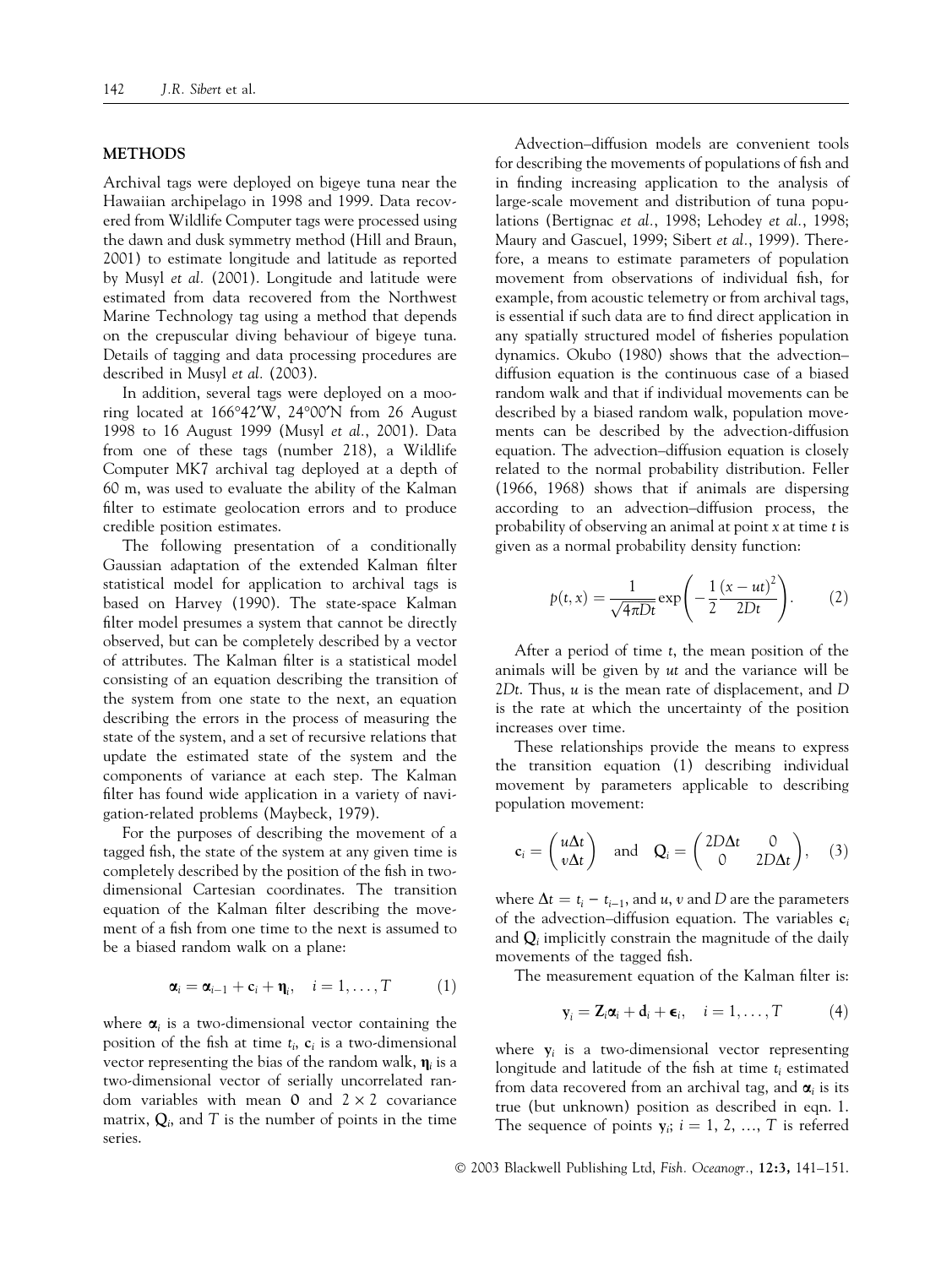below as the 'nominal' track where  $d_i$  is a two-dimensional vector of the bias in observing the position, and  $\epsilon_i$  a serially uncorrelated two-dimensional random vector with mean 0 and 2  $\times$  2 covariance matrix,  $\mathbf{H}_{i}:$ 

$$
\mathbf{d}_i = \begin{pmatrix} b_x \\ b_y \end{pmatrix} \quad \text{and} \quad \mathbf{H}_i = \begin{pmatrix} \sigma_x^2 & 0 \\ 0 & \sigma_{yi}^2 \end{pmatrix} . \tag{5}
$$

The mean-squared errors in estimating longitude and latitude are  $\sigma_x^2$  and  $\sigma_{yi}^2$ , respectively. In this coordinate system, the estimated position of the tag  $y_i$ is expressed in degrees of longitude and latitude,  $b_x$  and  $\sigma_x$  are expressed in degrees of longitude, and  $b_y$  and  $\sigma_{yi}$ are expressed in degrees of latitude.

 $b_x$  and  $b_y$  are equivalent to the mean 'raw' error, and  $\sigma_x$  and  $\sigma_{yi}$  are equivalent to the standard deviation of the 'raw' error reported in Musyl et al. (2001). Day length is a function of season and latitude. During the equinoxes, the day length is constant for all latitudes and errors in determining latitude become very large. Therefore,  $\sigma_{\gamma i}$ may be allowed to vary with time (see eqn. 14 below). The (time-varying) latitude errors are symmetric. The latitude bias,  $b_{\gamma}$ , is assumed to be constant over time to avoid confounding with  $\sigma_{\rm vi}$ . Seasonal variability in daylength has less impact on estimation of longitude and errors in estimation of longitude are largely attributable to errors in the clock. Therefore,  $\sigma_x$  and  $b_x$  are assumed to be constant over time.

 $Z_i$  is a  $2 \times 2$  matrix which changes between coordinates on the plane expressed in nautical miles (nm) and coordinates on the sphere expressed in degrees of longitude and latitude. Let  $a_{i|i-1}$  denote the optimal estimator of  $\alpha_i$  conditioned on all the observations up to and including  $y_{i-1}$  as defined below in eqn. 7:

$$
\mathbf{Z}_{i}^{-1} = \begin{pmatrix} 60 \cos(a_{i|i-1,2}/60) & 0\\ 0 & 60 \end{pmatrix}
$$
 (6)

where  $a_{i|i-1,2}$  is the estimated position of the tag north of the equator in nm at the beginning of time step i. The constant 60 is the number of nm per degree of latitude and per degree of longitude at the equator.

The core of the Kalman filter is a set of recursive relations that update the estimated position of the tagged fish and the components of the variance of the estimated position at each time step (Harvey, 1990). For  $i=1, 2, ..., T$ ,

$$
\mathbf{a}_{i|i-1} = \mathbf{a}_{i-1} + \mathbf{c}_i \tag{7}
$$

$$
\mathbf{P}_{i|i-1} = \mathbf{P}_{i-1} + \mathbf{Q}_i \tag{8}
$$

$$
\mathbf{F}_i = \mathbf{Z}_i \mathbf{P}_{i|i-1} \mathbf{Z}'_i + \mathbf{H}_i \tag{9}
$$

© 2003 Blackwell Publishing Ltd, Fish. Oceanogr., 12:3, 141-151.

$$
\widetilde{\mathbf{y}}_i = \mathbf{Z}_i \mathbf{a}_{i|i-1} + \mathbf{d}_i \tag{10}
$$

$$
\mathbf{w}_i = \mathbf{y}_i - \widetilde{\mathbf{y}}_i \tag{11}
$$

$$
\mathbf{a}_{i} = \mathbf{a}_{i|i-1} + \mathbf{P}_{i|i-1} \mathbf{Z}_{i}^{\prime} \mathbf{F}_{i}^{-1} \mathbf{w}_{i}
$$
 (12)

$$
\mathbf{P}_{i} = \mathbf{P}_{i|i-1} - \mathbf{P}_{i|i-1} \mathbf{Z}_{i}' \mathbf{F}_{i}^{-1} \mathbf{Z}_{i} \mathbf{P}_{i|i-1}
$$
(13)

Equation (7) computes the position of the tagged fish estimated from the random walk specified by the transition equation (eqn. 1).  $a_{i|i-1}$  can be interpreted as an estimate of the 'true' position of the tagged fish,  $\pmb{\alpha}_i$ , at time  $t_i$  prior to making the ith observation (Maybeck, 1979). Equation (8) updates the corresponding variance of that position using the covariance matrix of the random walk,  $\boldsymbol{Q}_i$ . Equation (9) computes the total variance by combining the variance from the random walk,  $Q_i$ , with the variance of the observation,  $H_i$ . This variance is used in the likelihood function (15). Equation (10) computes the position estimated by the tag as specified by the measurement equation (4). Equation (11) computes the residual as the difference between the random walk position and the position estimated by the tag. This residual is used in the likelihood function (15). Equation (12) computes the most probable position as a tradeoff between the random walk position and the position estimated by the tag based on the relative variance of the two estimates. The sequence of points  $\mathbf{a}_i$ ;  $i = 1, 2, ..., T$  is referred below as the 'most probable' track. Equation (13) updates the variance of the most probable position using a similar tradeoff. At time  $t_0$ , it is assumed that the true position of the fish is known without error;  $\mathbf{a}_0 = \mathbf{Z}_0^{-1} \mathbf{y}_0$ , and  $\mathbf{P}_0 = \mathbf{0}$ , where  $\mathbf{y}_0$  is the known release position. This assumption is usually wellsatisfied in practice as release positions are determined using the global position system.

 $Z_i$  is a function of the random variable,  $a_{i|i-1}$ , and eqn. (9) is a simple approximation of the total variance. The approximation appears to be sufficiently accurate in cases where the displacement during a single time step is relatively small, but alternative approximations for the variance of a product of random variables could be explored for cases where the displacement is large or where the positions are missing from the track.

Longitude estimation error is assumed to be constant for the duration of the time at liberty. Three different assumptions about variability in the latitude estimation error over time are considered:

$$
\sigma_{yi}^{2} = \begin{cases}\n\sigma_{y_{0}}^{2} & 14.1 \\
\sigma_{y_{0}}^{2}(1/\cos^{2} \theta_{i}) & 14.2 \\
\sigma_{y_{0}}^{2} e^{\xi_{i}} & 14.3\n\end{cases}
$$
\n(14)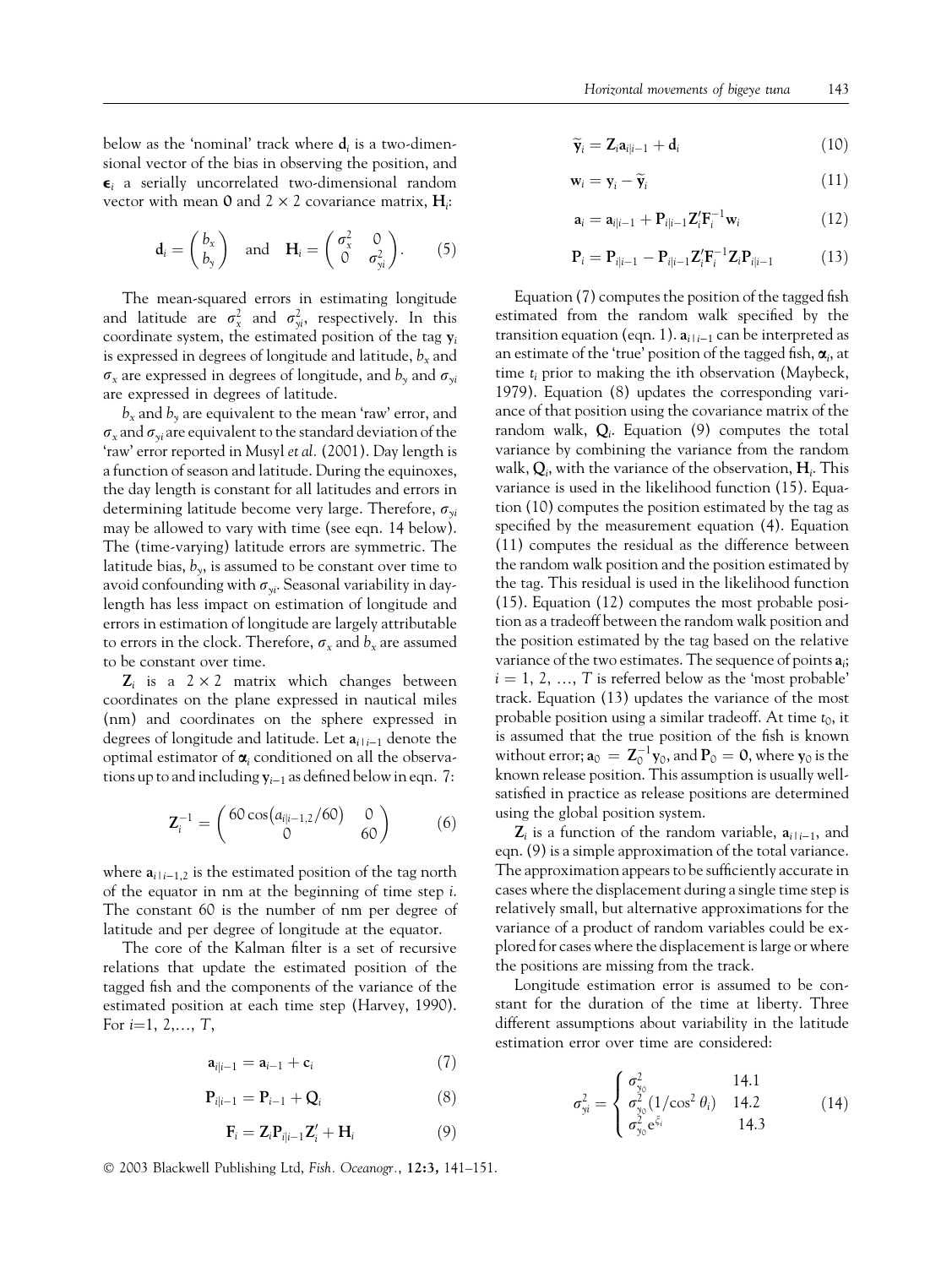where  $\sigma_{y_0}^2$  is the average latitude geolocation error. In case 14.1,  $\sigma_{yt}^2$  is assumed not to vary over time. In case 14.2,  $\sigma_{yt}^2$  is assumed to be functionally related to the day of the year, where  $\theta_i = 2\pi (J_i + b_0)/365.25$ ,  $J_i$  is the number of days since the first solstice prior to the start of the track, and  $b_0$  is a parameter to be estimated expressing the number of days prior to the equinox where the latitude error is maximal. In case 14.3,  $\sigma_{yt}^2$  is assumed to have a different value at each time step, and  $\xi$  are normally distributed random variables with mean 0 and variance  $\sigma_{\xi}^2$  representing transient deviations in the latitude estimation error.

The parameters to be estimated are  $u, v, D$ ,  $b_x, b_y, \sigma_x^2, \sigma_{y_0}^2$ , and either  $b_0$  or  $\xi_i$  depending on the latitude estimation error model. The estimates of these parameters are the values that maximize the log-likelihood function:

$$
\ln L = -T \ln 2\pi - 0.5 \sum_{i=1}^{T} \ln |\mathbf{F}_i|
$$

$$
- 0.5 \sum_{i=1}^{T} \mathbf{w}_i' \mathbf{F}_i^{-1} \mathbf{w}_i - z_{\xi} \sum_{t} \xi_i^2 \qquad (15)
$$

where  $z_{\xi}$  is set to reflect prior assumptions about the variance of  $\xi_t$ . The maximum of eqn. 15 is found by using a numerical procedure to find the minimum of  $-\ln L$ . A decrease in  $-\ln L$  is equivalent to an increase in likelihood and indicates a 'more probable' track. The state-space Kalman filter model and the likelihood equation (15) were implemented in AD-Model Builder (Otter Research Ltd, 1994–1999). Upper and lower bounds were set for all parameters (Table 1) reflecting prior assumptions about the range of plausible values and previous estimates of comparable parameters (Sibert et al., 1999). In practice, these bounds have no influence on the parameter estimates.

Table 1. Lower and upper bounds for parameter estimation.

| Parameter        | Lower    | Upper  | Units                    |  |  |
|------------------|----------|--------|--------------------------|--|--|
| и                | $-50.0$  | 50.0   | $nm \, day^{-1}$         |  |  |
| $\mathbf{v}$     | $-50.0$  | 50.0   | $nm \, day^{-1}$         |  |  |
| D                | 0.0      | 5000.0 | $nm^2$ day <sup>-1</sup> |  |  |
| $\sigma_{\rm x}$ | 0.0      | 15.0   | degrees                  |  |  |
| $\sigma_{y}$     | 0.0      | 15.0   | degrees                  |  |  |
| $b_{x}$          | $-15.0$  | 15.0   | degrees                  |  |  |
| $b_{\gamma}$     | $-15.0$  | 15.0   | degrees                  |  |  |
| $b_{\rm O}$      | $-50.0$  | 50.0   | days                     |  |  |
| $\xi_i$          | $-500.0$ | 500.0  | degrees                  |  |  |

### RESULTS

Tag 281 was attached to a mooring and not expected to exhibit any net displacement. Therefore, the values of  $u$  and  $v$  were held constant at zero in the analysis. The values of the estimated parameters for four different versions of the Kalman filter, the three error models given in eqn (14) and error model 14.2 with D constrained at zero, are presented in Table 2. The model with no correction for equinox error (14.1) produces estimates of latitude bias and error of  $-0.32$ and 3.08°, respectively, nearly identical to the estimates of the standard deviation of the 'raw' error published for this tag by Musyl et al. (2001). The Kalman filter estimates of longitude bias and error are of  $-0.13$  and  $0.16^\circ$ . The estimate of D is low, 34 nm<sup>2</sup> day<sup>-1</sup>. Introducing the model 14.2 equinox error correction produces a more probable track, reducing the value of the negative loglikelihood function from 494 to 383, a lower estimate of D  $(0.19 \text{ nm}^2 \text{ day}^{-1})$ , and a correspondingly large reduction in the magnitude of the latitude errors. The maximum latitude error occurs around 10 days prior to the equinox ( $b_0 = 10.08$ ) as suggested by Hill and Braun (2001). Constraining the value of D to zero has little effect on the likelihood or on the values of the parameter estimates. Application of the daily deviation equinox error model 14.3 produces a large reduction in the log-likelihood value but has little effect on the parameter estimates. Figure 1 shows the nominal and most probable 'tracks' of the mooring estimated by the Kalman filter using the model 14.2 equinox correction.

Tags were recovered from seven fish that were at liberty for brief periods of time or from which data from only a few days could be recovered. Fourteen fish were tagged with Wildlife Computer MK7 archival tags on 16 April 1999 at NOAA data buoy 51003 (Buoy 3) located at  $19.17^{\circ}\text{N}$  160.73°W. (see Fig. 3 for positions of geographical features). Five of these fish (numbers 298, 301, 388, 390 and 392) were recaptured after short times at liberty between 19 and 35 days. A sixth fish (fish 309) was recaptured at Cross Seamount after over 1 y at liberty, but only 21 days of geolocation data were recovered from the tag. Fish 224 was tagged at Cross Seamount on 20 November 1999 and recaptured at the same location after 9 days at liberty. The effective times at liberty for these tags were very brief and most were recaptured near the release site. u and  $v$  constrained to zero for fish that were recaptured at or near the release site after short times at liberty, because there was no apparent bias in their movement. The constant latitude variance model, 14.1, was used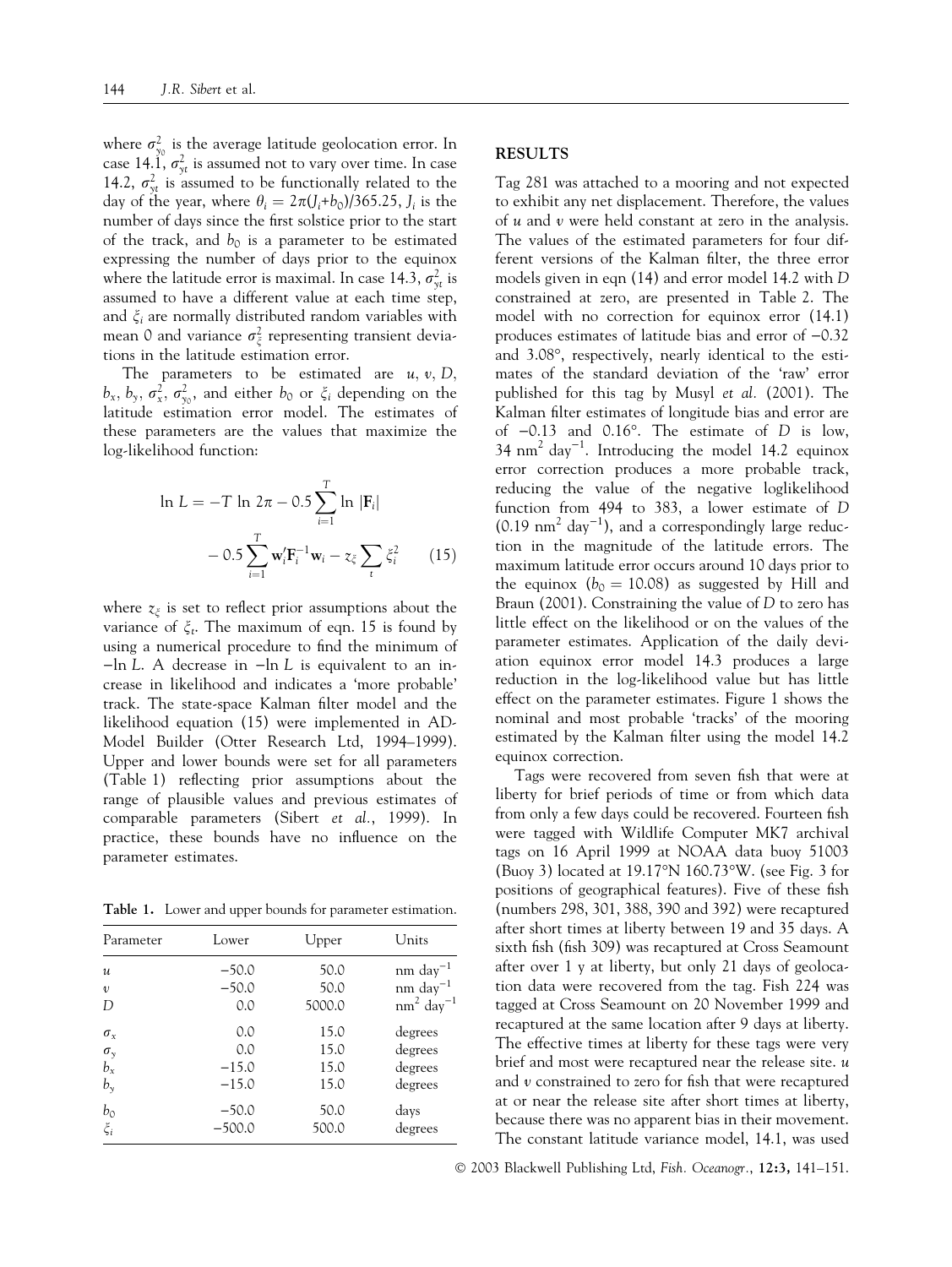Table 2. Parameter estimates for all tags. Blank spaces indicates models in which the parameters were set to zero, i.e. have no influence on the model, and were not estimated. T indicates the number of points in each track. T may be less than or greater than the days at liberty if position estimates not available for all days or if the recapture position is reliable. 'Average' is the average of geolocation error estimates for the six tags released at NOAA Data Buoy 51003 and recaptured after brief times at liberty. For comparative purposes, geolocation error estimates are also shown for moored tag 218 (Musyl et al., 2001), from two experiments with caged fish tunas (Gunn et al., 1994), and from tests on vessels at sea (Welch and Eveson, 1999).  $u$  and  $v$  are expressed in nm day<sup>-1</sup>, D in nm<sup>2</sup> day<sup>-1</sup>,  $b_x$ ,  $b_y$ ,  $\sigma_x$  and  $\sigma_{y0}$  in degrees, and  $b_0$  in days.

| Tag $(T)$                                      | Model | $\boldsymbol{\mathcal{U}}$ | $\boldsymbol{\upsilon}$ | D       | $b_x$   | $b_{\gamma}$ | $\sigma_x$ | $\sigma_{\rm v0}$ | $b_{\rm O}$ |
|------------------------------------------------|-------|----------------------------|-------------------------|---------|---------|--------------|------------|-------------------|-------------|
| Moored tag                                     |       |                            |                         |         |         |              |            |                   |             |
| 218 (209)                                      | 14.1  |                            |                         | 34.36   | $-0.13$ | $-0.32$      | 0.16       | 3.08              |             |
| 218 (209)                                      | 14.2  |                            |                         | 0.19    | $-0.05$ | 0.70         | 0.22       | 0.65              | 10.08       |
| 218 (209)                                      | 14.2  |                            |                         |         | $-0.01$ | 0.76         | 0.23       | 0.65              | 10.08       |
| 218 (208)                                      | 14.3  |                            |                         |         | $-0.01$ | 0.99         | 0.23       | 0.90              |             |
| Musyl et al. (2001)                            |       |                            |                         |         | $-0.03$ | $-0.40$      | 0.24       | 3.08              |             |
| Tags released at Buoy 51003                    |       |                            |                         |         |         |              |            |                   |             |
| 298 (24)                                       | 14.1  |                            |                         | 0.00    | $-0.15$ | $-0.42$      | 0.41       | 1.50              |             |
| 301 (33)                                       | 14.1  |                            |                         | 0.00    | $-0.15$ | $-0.15$      | 0.66       | 1.81              |             |
| 309 (21)                                       | 14.1  |                            |                         | 0.00    | 0.06    | 0.10         | 0.22       | 0.95              |             |
| 388 (32)                                       | 14.1  |                            |                         | 0.00    | $-0.15$ | $-1.92$      | 0.46       | 1.03              |             |
| 390 (20)                                       | 14.1  |                            |                         | 8.45    | 0.05    | 0.66         | 0.31       | 1.07              |             |
| 392 (36)                                       | 14.1  |                            |                         | 23.73   | $-0.17$ | 0.32         | 0.39       | 1.29              |             |
| Average                                        | 14.1  |                            |                         |         | $-0.08$ | $-0.23$      | 0.41       | 1.28              |             |
| Tags released at Cross Seamount                |       |                            |                         |         |         |              |            |                   |             |
| 224 (10)                                       | 14.1  |                            |                         |         | $-0.50$ | 1.19         | 0.77       | 2.09              |             |
| 241 (76)                                       | 14.1  | 5.48                       | $-7.18$                 | 638.54  | 2.89    | 4.06         | 0.34       | 7.56              |             |
| 241 (76)                                       | 14.2  | 5.31                       | $-4.40$                 | 333.74  | 2.98    | 2.59         | 0.43       | 0.49              | 9.90        |
| 241 (76)                                       | 14.2  | 7.71                       | $-2.48$                 | 1049.73 |         |              | 0.19       | 0.45              | 9.91        |
| 241 (76)                                       | 14.3  | 5.29                       | $-4.24$                 | 323.91  | 2.99    | 2.48         | 0.43       | 3.49              |             |
| 625 (52)                                       | 14.1  |                            |                         | 0.00    | $-0.31$ | 2.06         | 0.57       | 2.49              |             |
| Tag released at Kona Coast of Island of Hawaii |       |                            |                         |         |         |              |            |                   |             |
| 509 (80)                                       | 14.2  |                            |                         | 25.60   | $-1.24$ | $-1.49$      | 1.56       | 2.52              | 2.96        |
| Comparable studies                             |       |                            |                         |         |         |              |            |                   |             |
| Gunn et al. (1994)                             |       |                            |                         |         | 0.54    | 1.92         | 0.09       | 0.22              |             |
| Welch and Eveson (1999)                        |       |                            |                         |         | 2.0     | 1.3          | 0.9        | 1.2               |             |

for all tags with short times at liberty. The parameter estimates from the Kalman filter are tabulated in Table 2. Diffusion estimates are very low, ranging from near zero to a maximum of 24 nm<sup>2</sup> day<sup>-1</sup>. The average longitude geolocation error  $(\sigma_x)$  for the Buoy 3 releases is 0.41°; the average latitude geolocation error  $(\sigma_{y_0})$  is larger, approximately 1.28°. These parameter estimates are consistent with estimates from the moored tag and can be considered as benchmarks for fish that did not stray far from their release site. Attempts were made to estimate  $u$  and  $v$  from the mooring data, but the numerical minimization of the likelihood function (15) did not converge to a solution.

Fish 241 was tagged with a Wildlife Computer MK7 archival tag on 21 January 1999 at Cross Seamount (18.48N, 158.25W) and recaptured 20 October 1999

in the same vicinity. Only the first 77 days of data were recovered from the total of 272 days the fish was at liberty, a period spanning the 1999 vernal equinox, and the recapture day was not included in the recovered data. Table 2 shows the results of the Kalman filter applied to the nominal geolocation estimates computed from the data recovered from the tag using three different models of latitude estimation error. The uniform error model, 14.1, produces a very large estimate of the latitude error,  $\sigma_{y_0} = 7.56^\circ$ . Introduction of the cosine model, 14.2, produces a much smaller estimate of  $\sigma_{y_0} = 0.49^\circ$ . The daily deviation model, 14.3, with  $z_{\xi} = 1.0$  produces an intermediate value of  $\sigma_{\gamma_0} = 3.49^\circ$ . The latitude geoposition error for archival tags is known to be very large; setting  $z_{\xi} = 1.0$ implies that coefficient of variation of the latitude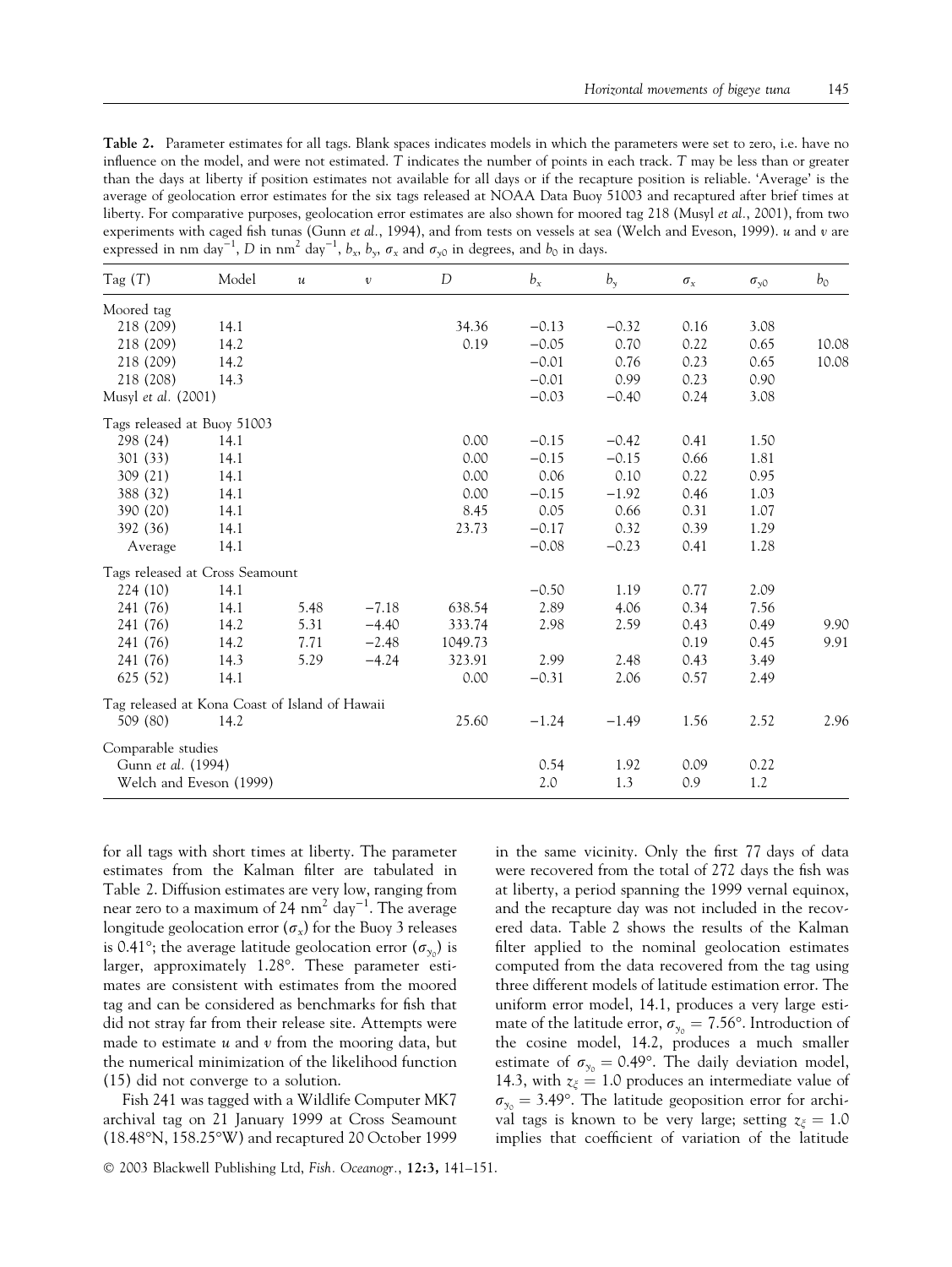

Figure 1. Nominal 'track' of tag 218 deployed on a mooring at  $166^{\circ}42'W$ ,  $24^{\circ}00^{\prime}$ N estimated by the geolocation algorithm. Open square in track indicates the approximate location of the mooring and area shown in the inset. Inset map is an enlargement of the open square and shows the most probable 'track' from the six-parameter model with  $D = 0.19$  nm<sup>2</sup> day<sup>-1</sup> and latitude error model 14.2. The open circle in the inset indicates the position of the mooring.

estimates is approximately 0.7. Figure 2 illustrates the differences in the three error models. The cosine equinox error model becomes very large 10 days prior to the equinox. The daily deviation model generally tracks the cosine error model but is more irregular, as might be expected. Similar trends were observed for moored tag 218.

Figure 3 shows the most probable track for fish 241 using the cosine equinox error model. This fish appeared to pass the first part of its time at liberty near Cross Seamount and Buoy 2 before making a move towards the east.

Fish 509 was tagged with Northwest Marine Technology archival tag on 9 April 1998 near the Kona coast of the Island of Hawaii. It was recovered on 2 July 1998, 84 days later, in the same general vicinity. This fish measured 131 cm in fork length and was the largest fish recaptured. The Kalman filter was applied to the geolocation estimates from the tag data with  $u$  and  $v$  constrained to zero (Table 2). The estimates of D are fairly low. Addition of the seasonal latitude error model results in a decrease in the loglikelihood value and a corresponding decrease in the estimate of  $\sigma_{y_0}$ . The estimated most probable track is shown in Fig. 4. It appears to have remained near the south end of the Island of Hawaii.

Fish 625 tagged with a Wildlife Computer MK7 archival tag was placed on a juvenile (65 cm) bigeye tuna at Cross Seamount on 19 November 1999 and recaptured near the same area on 9 January 2000 after 51 days at liberty. The Kalman filter parameter estimates are presented in Table 2. The estimate of D is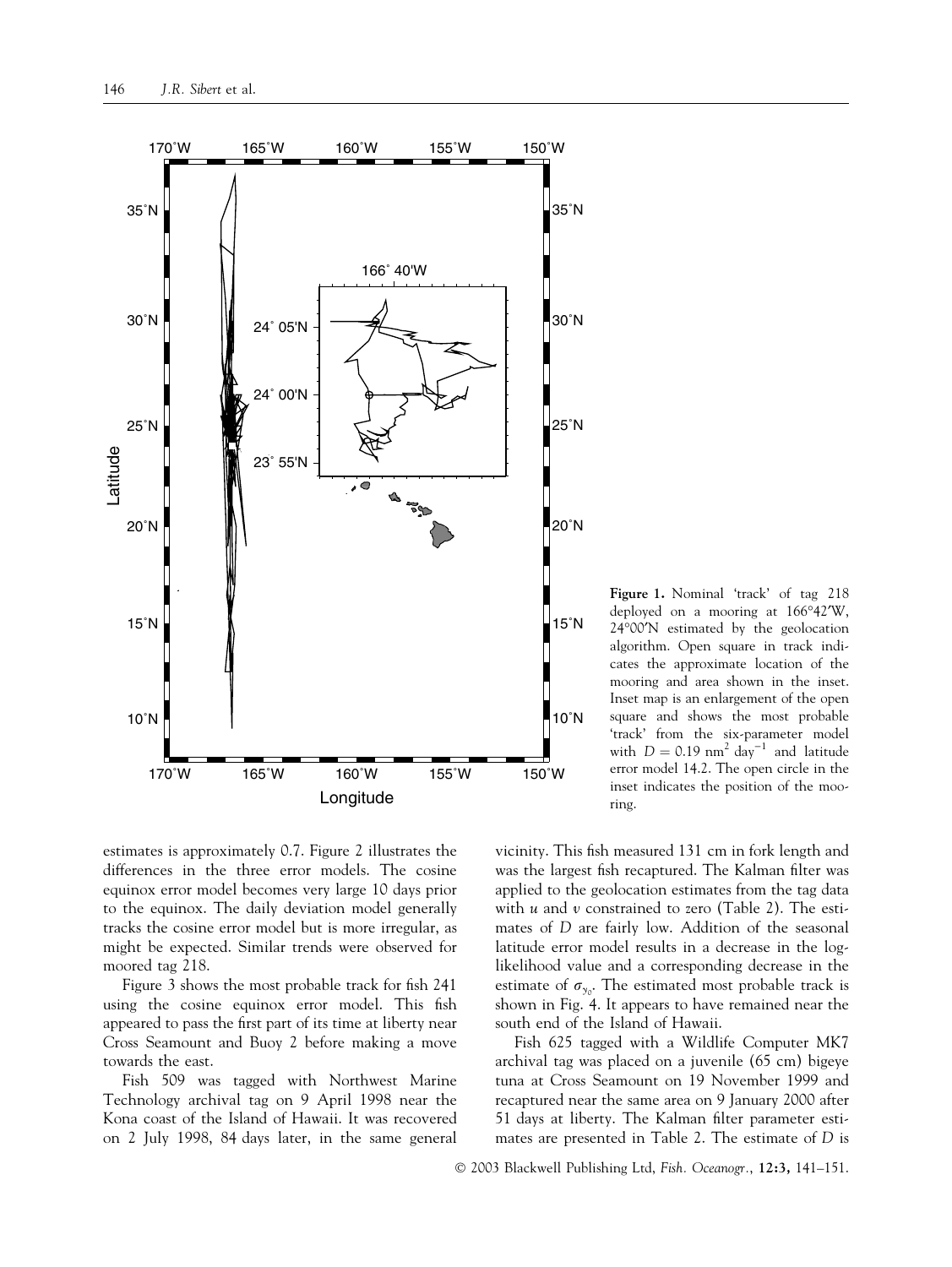





Figure 3. Nominal track of fish 241 estimated by the geolocation algorithm (light line) and most probable track estimated by the Kalman filter using equinox error model 14.2 (dark line). The symbols '1', '2', '3' and '4' indicate positions of NOAA Data Buoys 51001, 51002, 51003 and 51004, respectively. The open circle indicates the release position at Cross Seamount. Crosses are positions computed by a five-point moving average of the nominal positions. Inset map A is an enlargement of the most probable track with  $b_x$  and  $b_y$ estimated as shown in Table 2. Inset map B is an enlargement of the most probable track with  $b_x$  and  $b_y$  constrained at zero.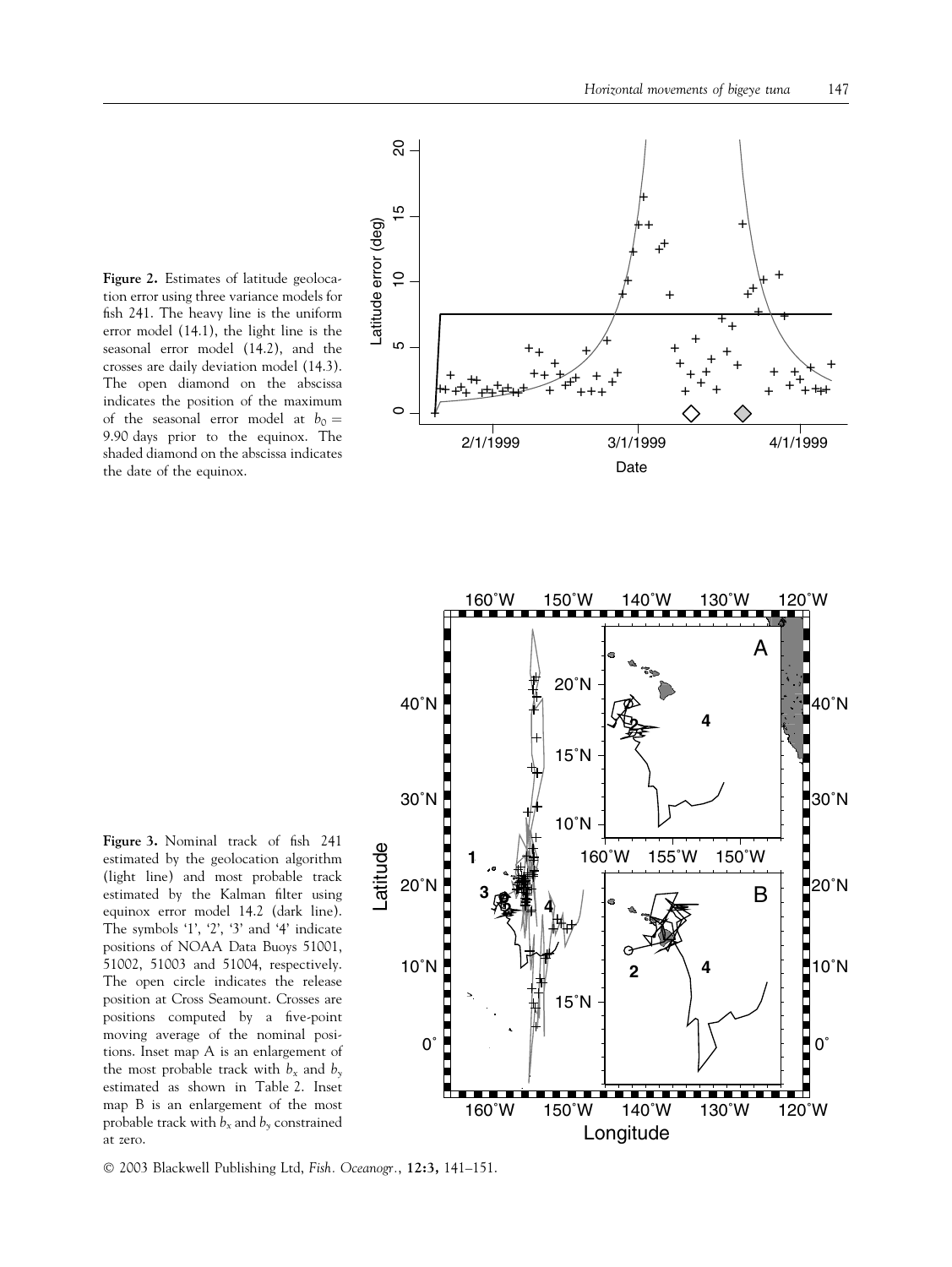

close to zero and constraining  $u$  and  $v$  has little impact on either the value of the log likelihood function or on the estimate of D.

# DISCUSSION

The inherent limits to accuracy of geolocation by light intensity are exacerbated around the time of the equinoxes. Examination of the tracks in Figs 3 and 4 indicates that simply smoothing the tracks with a moving average does not produce a less variable or more credible series of positions. The Kalman filter is not a smoothing procedure. Rather, the Kalman filter computes the position of the fish as a weighted average of two position estimates, the 'nominal' geolocation position and the position computed by the transition equation, with weights inversely proportional to the current estimate of the variance  $(P_{i|i-1})$  and the measurement error  $(\mathbf{H}_{i})$ . Time-dependent models of the latitude geolocation error, 14.2 and 14.3, amplify latitude estimation error in the measurement equation



(4). The Kalman filter, therefore, attributes more credibility to the transition equation estimate and less credibility to the geolocation estimate. The variance weighting and the displacement constraints implicit in the transition equation enable the estimation of plausible daily positions during periods of time when geolocation algorithms are least reliable, alleviating one of the most vexing shortcomings of archival tags.

Both the cosine and the daily deviation models of latitude error appear to reduce the average latitude geolocation error. In the cases presented here, the cosine-error model produces slightly lower geolocation error estimates, but in the absence of more examples, it is difficult to find an empirically based preference for one over the other. However, the cosine-error model mimics more closely the day-length around the equinox by introducing a singularity into the model.

Smith and Goodman (1986) show that ocean temperature information can be used to estimate latitude, assuming that longitude is known without error, in areas where there is a sufficient temperature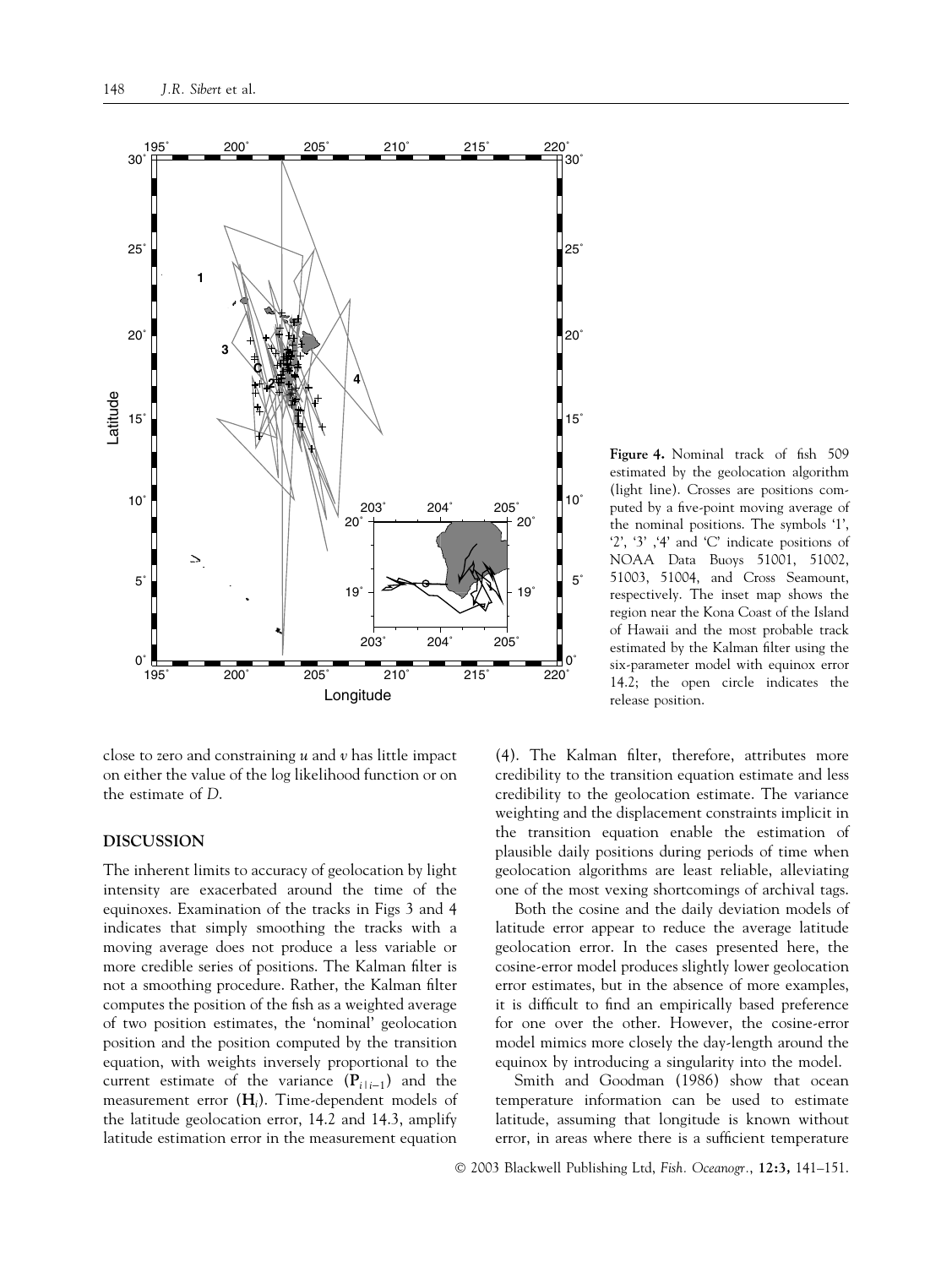gradient. They calculate that a resolution as low as  $2^{\circ}$  of latitude could be achieved using sea surface temperature. Several authors (e.g. Block et al., 2001) have successfully used ocean temperature fields in conjunction with temperature measurements from archival tags to estimate or confirm latitude for longdistance movements. There was insufficient contrast in the available temperature fields around the Island of Hawaii to apply this method to the data from the bigeye tags. The Kalman filter produces much smaller latitude errors than those anticipated by Smith and Goodman, even during periods of the equinox. The examples reported here indicate that the method works well at low latitudes, and one would expect it to be equally effective at higher latitudes where daylength differences are more pronounced.

Geolocation error estimates produced by the Kalman filter applied to moored tag 218 are nearly identical to estimates of bias (average 'raw' error) and standard deviation (standard deviation of the 'raw' error) reported by Musyl et al. (2001) for this tag. Geolocation errors for archival tags have been estimated by deployment on fish confined to cages (Gunn et al. 1994), on moorings, and on moving vessels (Welch and Eveson, 1999). The error estimates produced by the Kalman filter applied to data from archival tags deployed on free roaming fish are comparable with estimates obtained under controlled conditions (Table 2).

The longitude bias  $(b_x)$  estimates for two of the tags (fish 241 and 509) are larger than expected,  $2.98^\circ$  and  $-1.24^{\circ}$ , respectively, in comparison with estimates of  $b_x$  close to zero from the mooring experiment and the buoy 3 releases. Inspection of the position estimates from the geolocation algorithm reveals that the first position estimates are about  $2.8^{\circ}$  east and  $0.9^{\circ}$  west of their respective release positions. Either these fish made substantial movements in their first 24 h of liberty, release positions were not recorded accurately, or the clocks in the tags were in error. Clock errors in archival tags are computed by comparing the time of the tag with a reference time standard, such as United States Naval Observatory. Clock errors are generally very low, of the order of a few seconds, but in some instances, errors exceeding 2 h were recorded. The clock in tag 509 was in error by  $-4$  min and 2 s, and error sufficient to explain about  $1^{\circ}$  of the estimated  $-1.24^{\circ}$  of bias. To produce the 2.98 $^{\circ}$  of bias estimated for tag 241, the clock should have an error by approximately 12 min. Unfortunately, a malfunction in tag 241 prevented determination of clock error so that a 12-min error cannot be excluded. Figure 3B shows the most probable track estimated with  $b_x$  and  $b_y$  constrained at zero. The track is shifted to the northeast so that the early part of the track is near the Island of Hawaii. The differences in the estimated parameters (Table 2) indicate greater mobility (higher estimates of  $u$  and  $D$ ), lower longitude error and a generally more variable track. Comparison of nominal and predicted recapture positions would help resolve this discrepancy. Unfortunately, either recapture positions were not recorded accurately or the data recovered from these three tags did not include the recapture date. Ambiguities in interpretation of bias estimates could be resolved using 'pop-up' positions reported by archival tags that report stored data via satellite.

It is tempting to use the values of the likelihood function for model selection. However, eqn. 15 does not compare observed and predicted tracks as there are no observed tracks. Rather, there are two different tracks, one estimated by a geolocation algorithm and the other by the Kalman filter applied to the geolocation estimates. The track estimated by the Kalman filter is the track for which eqn. 15 is maximized and can be interpreted as the track with the least variance consistent with the presumed movement of the fish and the geolocation errors. Testing the significance of changes in  $-\log L$  to discriminate between models makes the implicit assumption that the fish are moving with minimum variance, an assumption for which there is no a priori justification. It is always possible to achieve a reduction in  $-\log L$  by constraining diffusion (D) to zero.

None of the tagged fish appears to have strayed far from the site at which it was tagged. This result supports the previous conclusion that bigeye tunas have a strong tendency to remain associated with offshore features such as weather buoys and sea mounts (Holland et al., 1999; Itano and Holland, 2000). The apparent association of a large fish (number 509) with the Island of Hawaii suggests that this conclusion may also be true of adult fish and implies that points of attraction in a mid-ocean habitat are not restricted to floating objects and seamounts – larger features, such as islands, also act as points of attraction for bigeye tuna.

With the exception of fish 241, the estimated movement parameters presented in Table 2 are lower than those estimated by a large-scale, advection–diffusion model applied to conventional tagging data on tropical skipjack (Katsuwonus pelamis) in the western Pacific (Sibert et al., 1999). Low numerical values of the movement parameters are consistent with the restricted scale of the observed movement and the apparent fidelity of bigeye to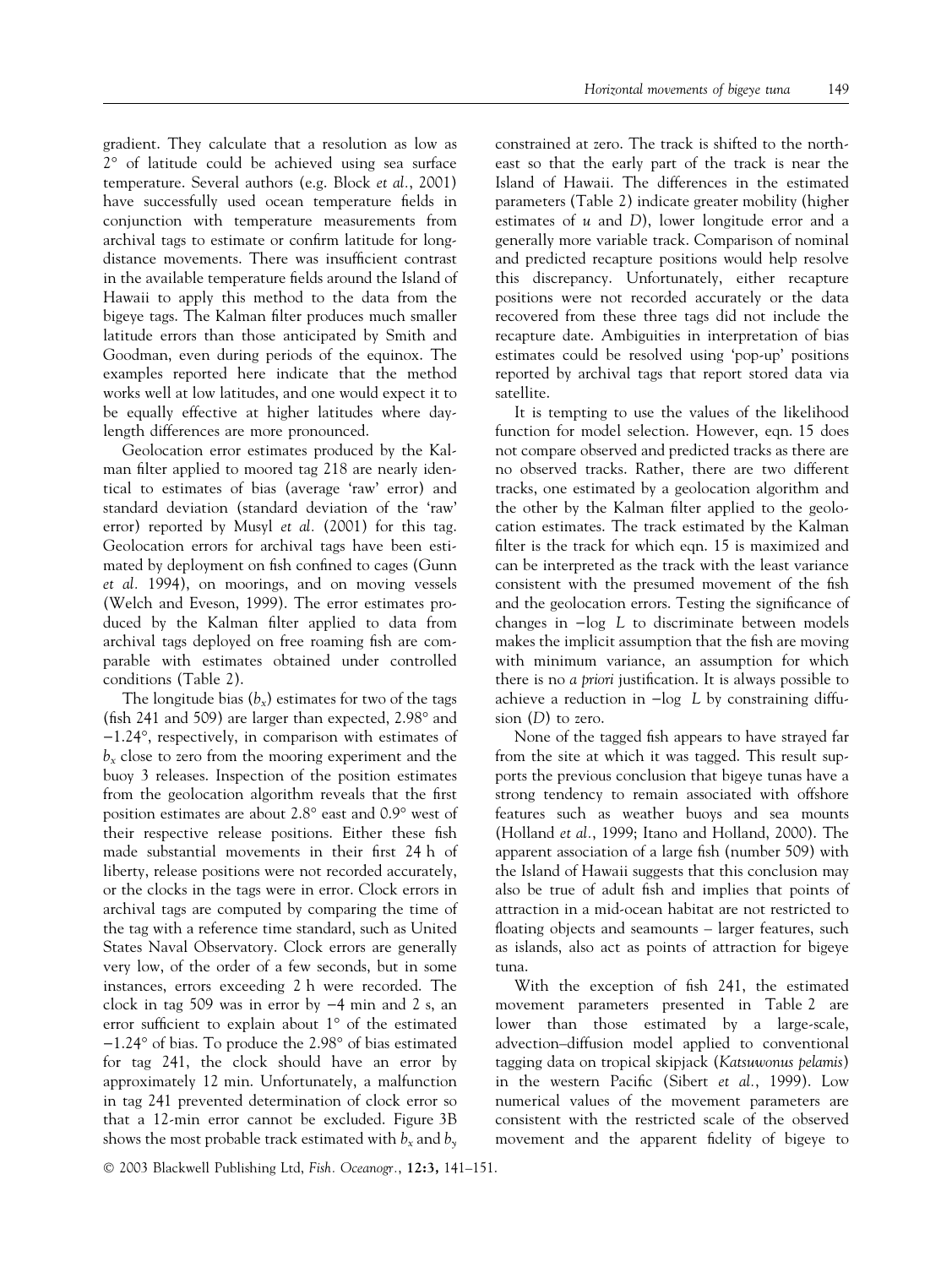geographical attractors. Fish 241 is the only fish that recorded a net displacement, and the estimates of the movement parameters for this fish are comparable with those for skipjack in the tropics.

These results of initial attempts to apply the Kalman filter to archival tagging data of short duration are very encouraging. The Kalman filter produces estimates of geolocation errors for tags applied to fish in actual field conditions and movement parameters applicable to population-scale models. The method, in principle, can be applied to any tracking data and is not restricted to archival tags. The Kalman filter also provides plausible position estimates during the equinoxes, periods which the geolocation by light is least reliable.

The state-space Kalman filter model is easily extended. We are currently applying the model to longer tracks and developing models which share parameters among several tracks. The order of both a and y can be increased to include ambient temperature recorded by most archival tags. Such a model would require revision of the transition equation to update the temperature from observed temperature fields. The order of y could also be increased to accommodate additional position estimates, such as might be produced by ARGOS tracking in double tagging experiments. A means to allow both movement and error parameters to vary over time would accommodate long tracks in which the behaviour of the animal varies, the performance of the archival tag changes with time (as might be expected if biofouling were interfering with light measurements), and for cases where the tag is at liberty through more than one equinox. Finally, further work is required on the issue of statistical model selection in order to evaluate the significance of including or excluding model parameters.

# ACKNOWLEDGEMENTS

We would like to thank Roger Hill of Wildlife Computers for clarifying the fine points of geolocation by light level, Dave Fournier from Otter Research for assistance in implementing the Kalman filter in ADModel Builder, Pierre Kleiber from NMFS for suggestions regarding the Kalman filter, and Mark Maunder of the Inter-American Tropical Tuna Commission for constructive comments on the manuscript. The work described in this paper was sponsored by the University of Hawaii Pelagic Fisheries Research Program under Cooperative Agreement number NA67RJ0154 from the National Oceanic and Atmospheric Administration.

#### REFERENCES

- Anon. (1999) Final Report. In: Southern Bluefin Tuna Recruitment Monitoring Program (1993–1998). T.L.O. Davis (ed.) Hobart: CSIRO Marine Research, pp. 7–27.
- Arnold, G. and Dewar, H. (2001) Electronic tags in marine fisheries research: a 30-year perspective. In: Electronic Tagging and Tracking in Marine Fisheries Reviews: Methods and Technologies in Fish Biology and Fisheries. J. Sibert and J. Nielsen (eds) Dordrecht: Kluwer Academic Press, pp. 7–74.
- Bertignac, M., Lehodey, P. and Hampton, J. (1998) A spatial population dynamics simulation model of tropical tunas using a habitat index based on environmental parameters. Fish. Oceanogr. 7:326–334.
- Block, B.A., Dewar, H., Blackwell, S.B.et al. (2001) Archival and Pop-up satellite tagging of Atlantic Bluefin Tuna. In: Electronic Tagging and Tracking in Marine Fisheries Reviews: Methods and Technologies in Fish Biology and Fisheries. J. Sibert and J. Nielsen (eds) Dordrecht: Kluwer Academic Press, pp. 65–88.
- Feller, W. (1966) An Introduction to Probability Theory and its Applications, Vol. II. John Wiley & Sons, New York.
- Feller, W. (1968) An Introduction to Probability Theory and its Applications, Vol. I. (3rd edn). John Wiley & Sons, New York, 509 pp.
- Gunn, J., Polachek, T., Davis, T., Sherlock, M. and Betlehem, A. (1994) The development and use of archival tags for studying the migration, behaviour and physiology of bluefin tuna, with an assessment of the potential for transfer of the technology for groundfish research. ICES C.M. Mini:21.
- Harvey, A.C. (1990) Forecasting, Structural Time Series Models and the Kalman Filter. Cambridge University Press, Cambridge.
- Hill, R.D. and Braun, M.J. (2001) Geolocation by light-level. The next step: latitude. In: Electronic Tagging and Tracking in Marine Fisheries Reviews: Methods and Technologies in Fish Biology and Fisheries. J.Sibert and J. Nielsen (eds) Dordrecht: Kluwer Academic Press, pp. 443–456.
- Holland, K.N., Kleiber, P. and Kajiura, S.M. (1999) Different residence times of yellowfin tuna, Thunnus albacares, and bigeye tuna, T. obesus, found in mixed aggregations over a seamount. Fish. Bull. 97:392–395.
- Itano, D.G. and Holland, K.N. (2000) Movement and vulnerability of bigeye (Thunnus obesus) and yellowfin tuna (Thunnus albacares) in relation to FADs and natural aggregation points. Aquat. Living Res. 13:213–223.
- Lehodey, P., Andre, J., Bertignac, M. et al. (1998) Predicting skipjack tuna forage distributions using a coupled dynamical bio-geochemical model. Fish. Oceanogr. 7:317–325.
- Lutcavage, M.E., Brill, R.W., Skomal, G.B., Chase, B.C. and Howey, P.W. (1999) Results of pop-up satellite tagging of spawning size class fish in the Gulf of Maine: do North Atlantic bluefin tuna spawn in the mid-Atlantic? Can. J. Fish. Aquat. Sci. 56:173–177.
- Maury, O. and Gascuel, D. (1999) SHADYS, a GIS based numerical model of fisheries. Example application: the study of a marine protected area. Aquat. Living Resour. 12:77–88.
- Maybeck, P.S. (1979) Stochastic Models, Estimation, and Control, Vol. 1. Academic Press, Republished 1994 by Navtech Book and Software Store, Arlington, VA.
- Metcalfe, J.D. (2001) Summary report of a workshop on daylight measurements for geolocation in animal telemetry. In: Electronic Tagging and Tracking in Marine Fisheries Reviews: